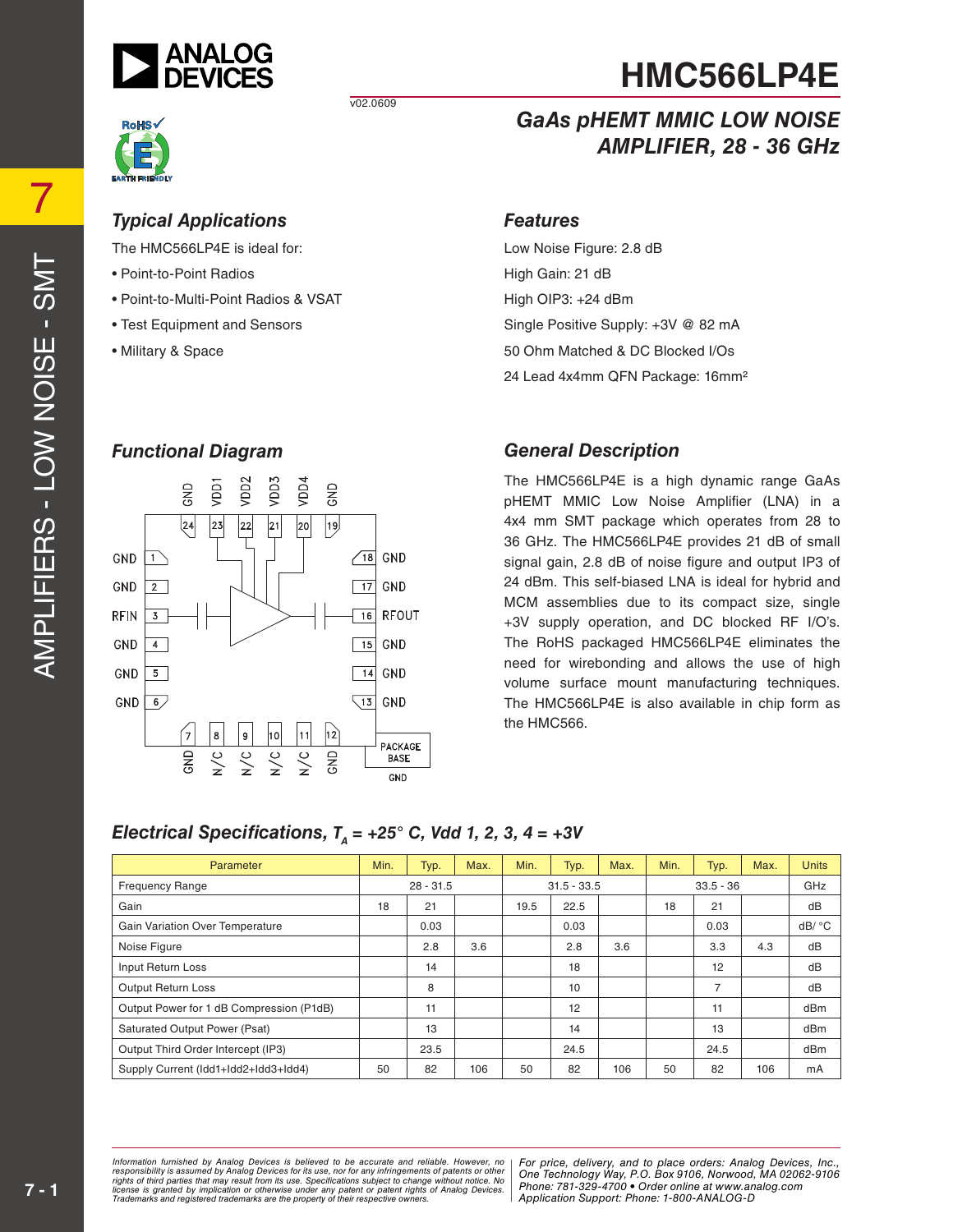

v02.0609



### *Broadband Gain & Return Loss Gain vs. Temperature*









*GaAs pHEMT MMIC LOW NOISE*

*AMPLIFIER, 28 - 36 GHz* 

### *Input Return Loss vs. Temperature Output Return Loss vs. Temperature*



### *Noise Figure vs. Temperature Reverse Isolation vs. Temperature*



mation furnished by Analog Devices is believed to be accurate and reliable. However, no | For price, delivery, and to place orders: Analog Devices, Inc.,<br>onsibility is assumed by Analog Devices for its use, nor for any inf *pressult from its use. Specifications subject to change without notice. No*<br>ation or otherwise under any patent or patent rights of Analog Devices Phone: 781-329-4700 • Order online at ww *e* the property of their respective owners. **Application Support: Phone: 1-8** *Information furnished by Analog Devices is believed to be accurate and reliable. However, no*  responsibility is assumed by Analog Devices for its use, nor for any infringements of patents or other<br>rights of third parties that may result from its use. Specifications subject to change without notice. No<br>license is gr

*Phone: 781-329-4700 • Order online at www.analog.com Application Support: Phone: 1-800-ANALOG-D*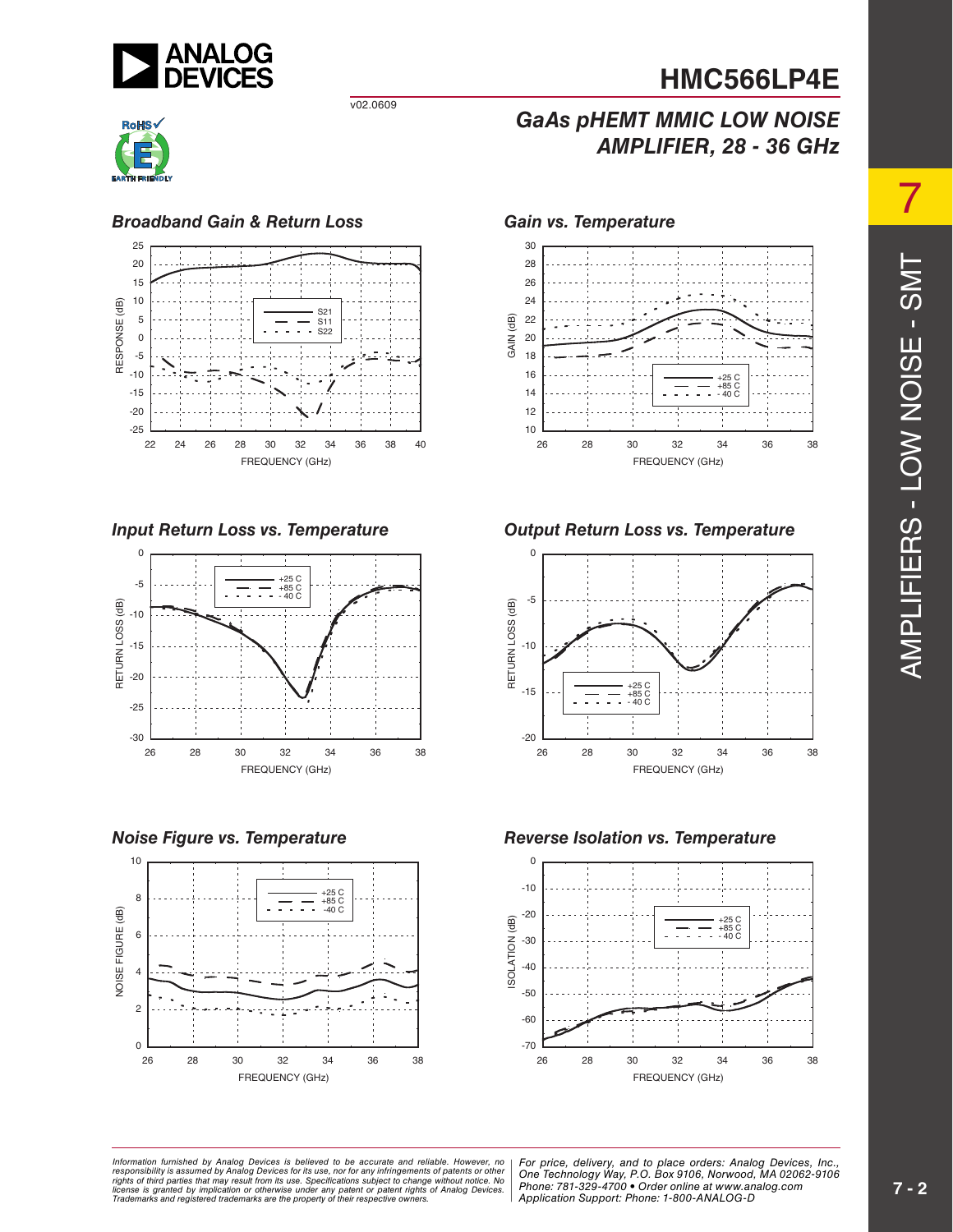

v02.0609



### *P1dB vs. Temperature*



*Output IP3 vs. Temperature*



#### *Gain, Noise Figure & Power vs. Supply Voltage @ 32 GHz*



### *Psat vs. Temperature*



*GaAs pHEMT MMIC LOW NOISE*

*AMPLIFIER, 28 - 36 GHz* 

### *Power Compression @ 32 GHz*



### *Absolute Maximum Ratings*

| Drain Bias Voltage (Vdd1, 2, 3, 4)                                     | $+3.5$ V               |  |  |
|------------------------------------------------------------------------|------------------------|--|--|
| $RF$ Input Power (RFIN)(Vdd = +3 Vdc)                                  | $+5$ dBm               |  |  |
| <b>Channel Temperature</b>                                             | 175 °C                 |  |  |
| Continuous Pdiss (T= $85^{\circ}$ C)<br>(derate 9.6 mW/°C above 85 °C) | 0.8W                   |  |  |
| <b>Thermal Resistance</b><br>(channel to ground paddle)                | 104 °C/W               |  |  |
| <b>Storage Temperature</b>                                             | $-65$ to $+150$ °C     |  |  |
| <b>Operating Temperature</b>                                           | -40 to +85 $\degree$ C |  |  |



#### ELECTROSTATIC SENSITIVE DEVICE OBSERVE HANDLING PRECAUTIONS

mation furnished by Analog Devices is believed to be accurate and reliable. However, no | For price, delivery, and to place orders: Analog Devices, Inc.,<br>onsibility is assumed by Analog Devices for its use, nor for any inf *pressult from its use. Specifications subject to change without notice. No*<br>ation or otherwise under any patent or patent rights of Analog Devices Phone: 781-329-4700 • Order online at ww *e* the property of their respective owners. **Application Support: Phone: 1-8** *Information furnished by Analog Devices is believed to be accurate and reliable. However, no*  responsibility is assumed by Analog Devices for its use, nor for any infringements of patents or other<br>rights of third parties that may result from its use. Specifications subject to change without notice. No<br>license is gr

*Phone: 781-329-4700 • Order online at www.analog.com Application Support: Phone: 1-800-ANALOG-D*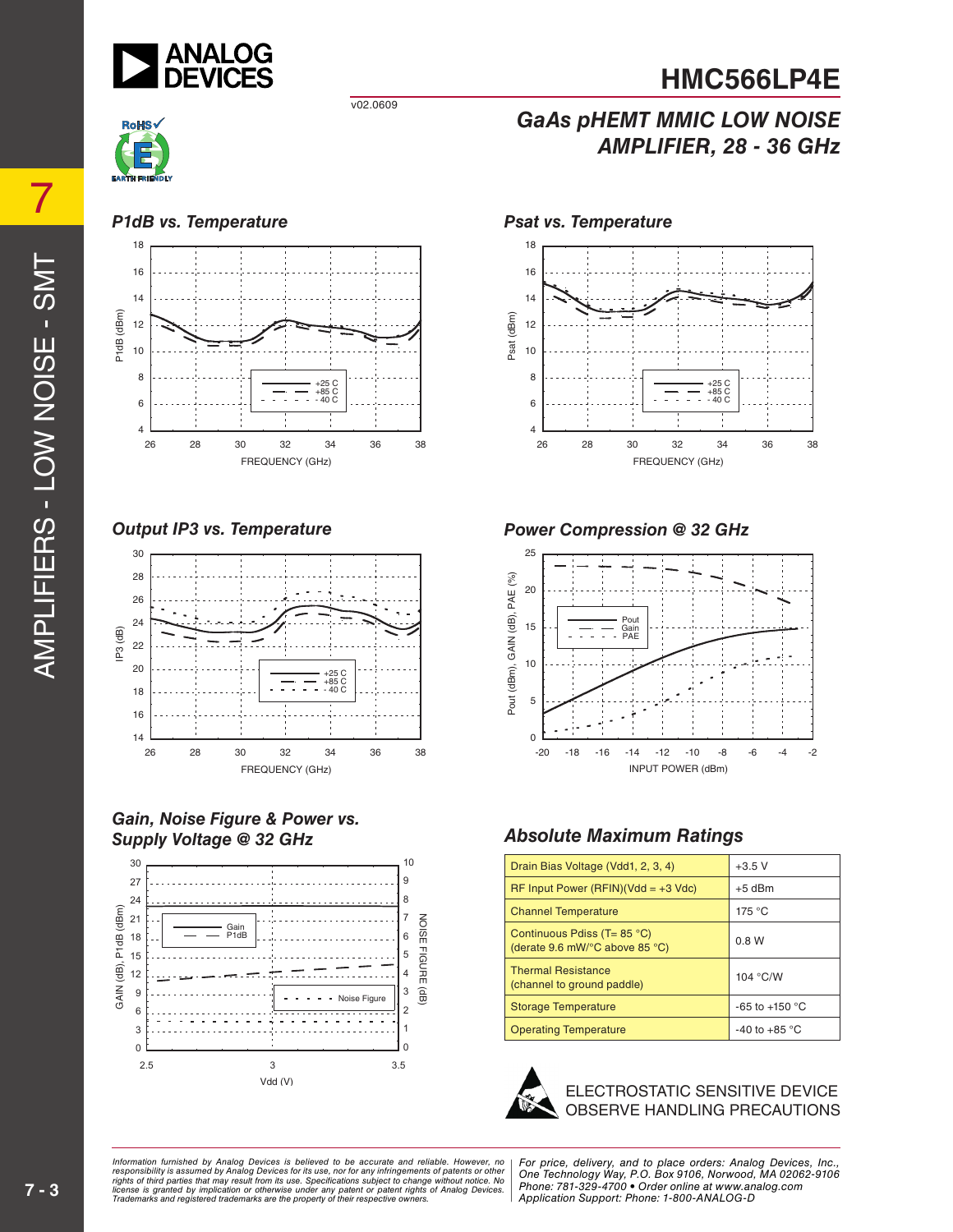

#### v02.0609



## *GaAs pHEMT MMIC LOW NOISE AMPLIFIER, 28 - 36 GHz*

**HMC566LP4E**

### *Typical Supply Current vs. Vdd*

| Vdd(V) | $Idd$ (mA) |
|--------|------------|
| $+2.5$ | 79         |
| $+3.0$ | 82         |
| $+3.5$ | 85         |

*Note: Amplifier will operate over full voltage ranges shown above.* 

### *Pin Descriptions*

| <b>Pin Number</b>                      | <b>Function</b> | <b>Description</b>                                                                                              | Interface Schematic                   |
|----------------------------------------|-----------------|-----------------------------------------------------------------------------------------------------------------|---------------------------------------|
| $1, 2, 4 - 7, 12 - 15,$<br>17 - 19, 24 | <b>GND</b>      | This pins and exposed ground paddle<br>must be connected to RF/DC ground.                                       | $\circ$ GND                           |
| 3                                      | <b>RFIN</b>     | This pin is AC coupled<br>and matched to 50 Ohms.                                                               | $RFIN$ $\odot$ $\rightarrow$ $\vdash$ |
| $8 - 11$                               | N/C             | No Connection                                                                                                   |                                       |
| 16                                     | <b>RFOUT</b>    | This pin is AC coupled<br>and matched to 50 Ohms.                                                               | $\circ$ RFOUT                         |
| 23, 22, 21, 20                         | Vdd1, 2, 3, 4   | Power Supply Voltage for the amplifier. External bypass<br>capacitors of 100 pF, 10 nF and 4.7 µF are required. | OVdd1, 2, 3, 4                        |

### *Application Circuit*



mation rurnished by Analog Devices is believed to be accurate and reliable. However, more **religion, Alpha Road, MA 01824**<br>onsibility is assumed by Analog Devices for its use, nor for any infringements of patents or other *pressult from its use. Specifications subject to change without notice. No*<br>ation or otherwise under any patent or patent rights of Analog Devices Phone: 781-329-4700 • Order online at ww *e* the property of their respective owners. **Application Support: Phone: 1-8** Information furnished by Analog Devices is believed to be accurate and reliable. However, no<br>responsibility is assumed by Analog Devices for its use, nor for any infringements of patents or other<br>rights of third parties th

*For price, delivery, and to place orders: Analog Devices, Inc., One Technology Way, P.O. Box 9106, Norwood, MA 02062-9106 Phone: 781-329-4700 • Order online at www.analog.com Application Support: Phone: 1-800-ANALOG-D*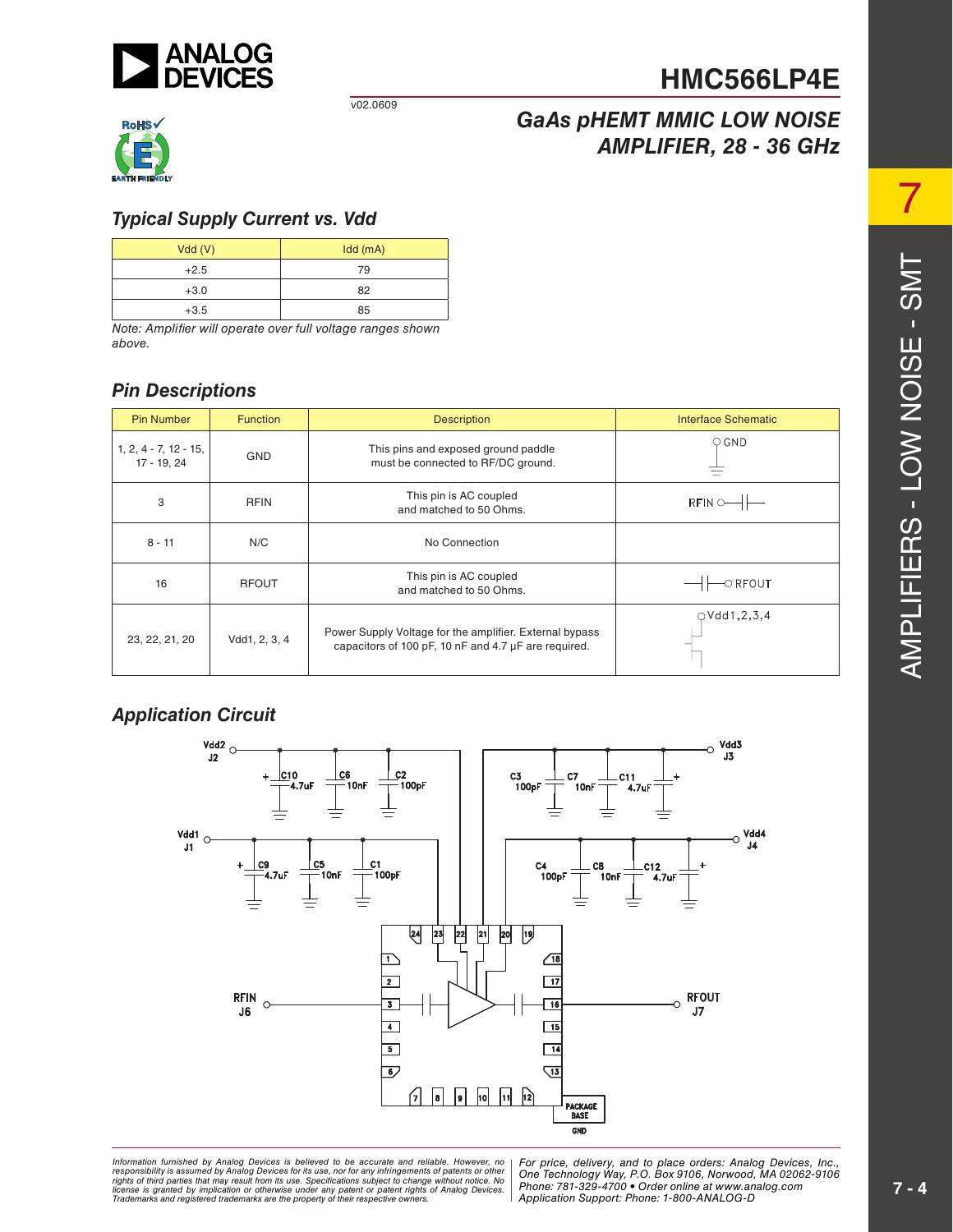

v02.0609



### *GaAs pHEMT MMIC LOW NOISE AMPLIFIER, 28 - 36 GHz*

### *Outline Drawing*



- PAD BURR HEIGHT SHALL BE 0.05mm MAXIMUM.
- 5. PACKAGE WARP SHALL NOT EXCEED 0.05mm.
- 6. ALL GROUND LEADS AND GROUND PADDLE MUST BE SOLDERED TO PCB RF GROUND.
- 7. REFER TO HITTITE APPLICATION NOTE FOR SUGGESTED LAND PATTERN.

### *Package Information*

| <b>Part Number</b> | <b>Package Body Material</b>                       | <b>Lead Finish</b>           | Package Marking <sup>[1]</sup> |
|--------------------|----------------------------------------------------|------------------------------|--------------------------------|
| HMC566LP4E         | RoHS-compliant Low Stress Injection Molded Plastic | 100% matte Sn <sup>[2]</sup> | H <sub>566</sub><br>XXXX       |

[1] 4-Digit lot number XXXX

[2] Max peak reflow temperature of 260 °C

 $\mathcal{O}$ 

 $\vdash$ 

7

mation furnished by Analog Devices is believed to be accurate and reliable. However, no | For price, delivery, and to place orders: Analog Devices, Inc.,<br>onsibility is assumed by Analog Devices for its use, nor for any inf *pressult from its use. Specifications subject to change without notice. No*<br>ation or otherwise under any patent or patent rights of Analog Devices Phone: 781-329-4700 • Order online at ww *e* the property of their respective owners. **Application Support: Phone: 1-8** *Information furnished by Analog Devices is believed to be accurate and reliable. However, no*  responsibility is assumed by Analog Devices for its use, nor for any infringements of patents or other<br>rights of third parties that may result from its use. Specifications subject to change without notice. No<br>license is gr

*Phone: 781-329-4700 • Order online at www.analog.com Application Support: Phone: 1-800-ANALOG-D*